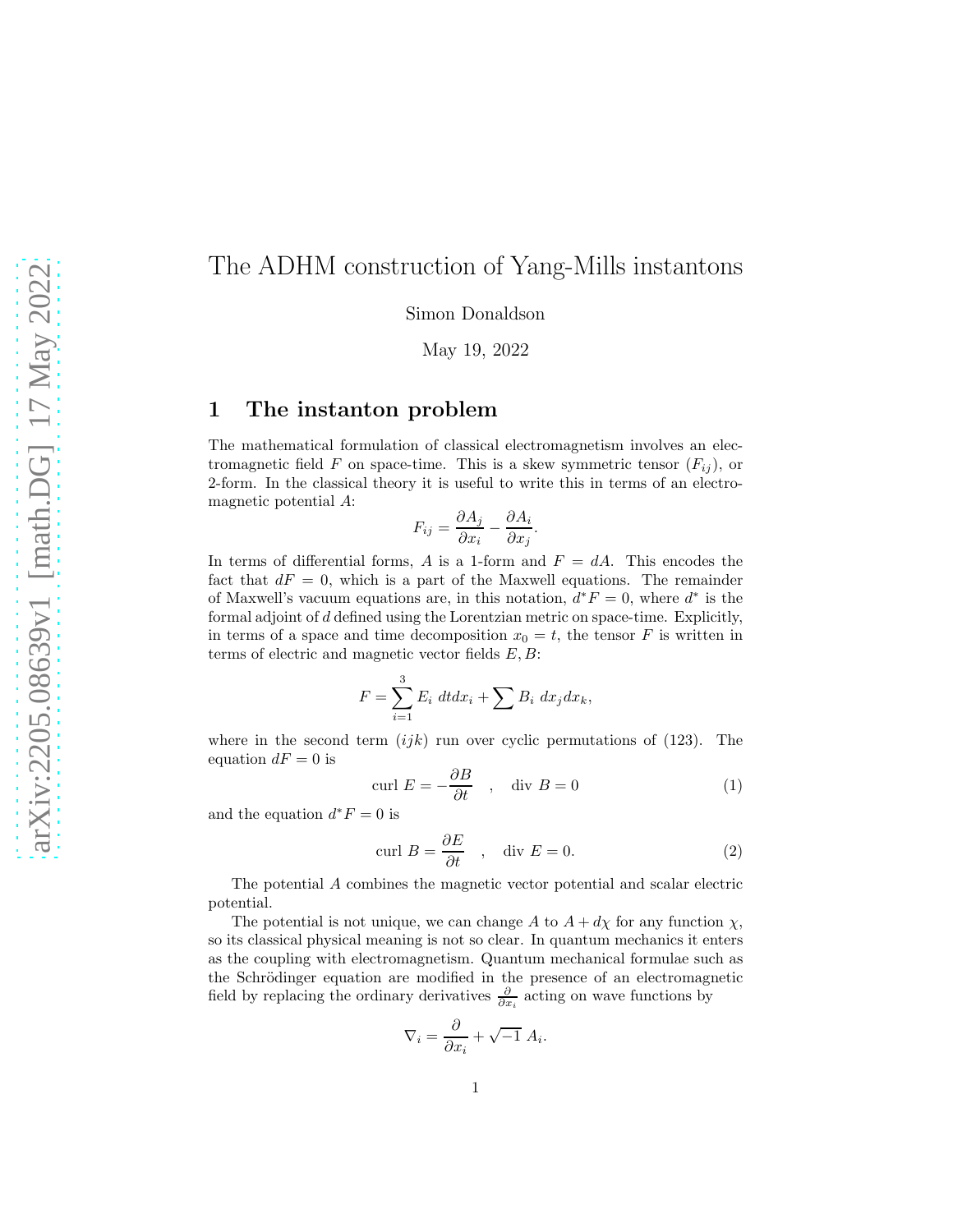This is all clarified by the differential geometric language of vector bundles and connections. The wave function is a section of a complex Hermitian line bundle over space-time, the potential is a connection on this line bundle and (3) is the usual formula for the covariant derivative of a section. The ambiguity in the connection now appears as the choice of trivialisation of the line bundle. More generally in Yang-Mills theory, beginning in 1954, this discussion is extended to consider vector bundles with connections of higher rank, or more generally still bundles with structure group some Lie group  $G$ . Then the "potential" is the connection 1-form, with values in the Lie algebra of G. We will restrict attention to matrix groups  $G$  so one can think of a connection as a covariant derivative  $\nabla_i = \partial_i + A_i$  but now acting on vector-valued functions. The generalisation of the electro-magnetic field is the curvature

$$
F_{ij} = \frac{\partial A_j}{\partial x_i} - \frac{\partial A_i}{\partial x_j} + [A_i, A_j],
$$

which appears as the commutator  $[\nabla_i, \nabla_j]$ .

(See Yau's lecture [\[18\]](#page-14-0) in this series for more on the evolution of these ideas.) The analogues of Maxwell's equations are the Yang-Mills equations. These are obtained from a Lagrangian

$$
\mathcal{E}(A) = \int |F|^2.
$$

Here the integrand  $|F|^2$  is defined using the metric tensor on space time and an inner product on the Lie algebra of the structure group  $G$ . The Euler-Lagrange equation  $\delta \mathcal{E} = 0$  is the Yang-Mills equation

$$
d_A^*F_A=0,
$$

where  $d_A^*$  is the coupled formal adjoint. This is a nonlinear second order PDE for the connection A.

So far we have been working on Lorentzian space time, but now we consider the case of Euclidean  $\mathbb{R}^4$ , which is relevant in Quantum Field Theory. The formalism is the same but the Yang-Mills equations become elliptic (when interpreted modulo the gauge freedom) rather than hyperbolic. All of this can be done in any dimension but there are special features in dimension 4, one being that the equations are conformally invariant. The solutions of the Yang-Mills equation on  $\mathbb{R}^4$  which extend to the conformal compactification  $S^4$  are exactly those with finite energy  $\mathcal E$ . Another special feature in dimension 4 is that there are first order "instanton" equations which imply the second order Yang-Mills equations. This is analogous to the relation in two dimensions between the Cauchy-Riemann and Laplace equations for complex-valued functions. The curvature  $F$  of a connection is a bundle valued 2-form and the instanton equation is  $F = - * F$  where  $* : \Lambda^2 \to \Lambda^2$  is the Hodge  $*$ -operator, which is also conformally invariant. These instantons, when they exist, are absolute minima of the energy on a given  $U(r)$  bundle  $E \to S^4$ . In fact the energy is the topological invariant  $8\pi^2 c_2(E)$ , where  $c_2(E)$  denotes the second Chern class, evaluated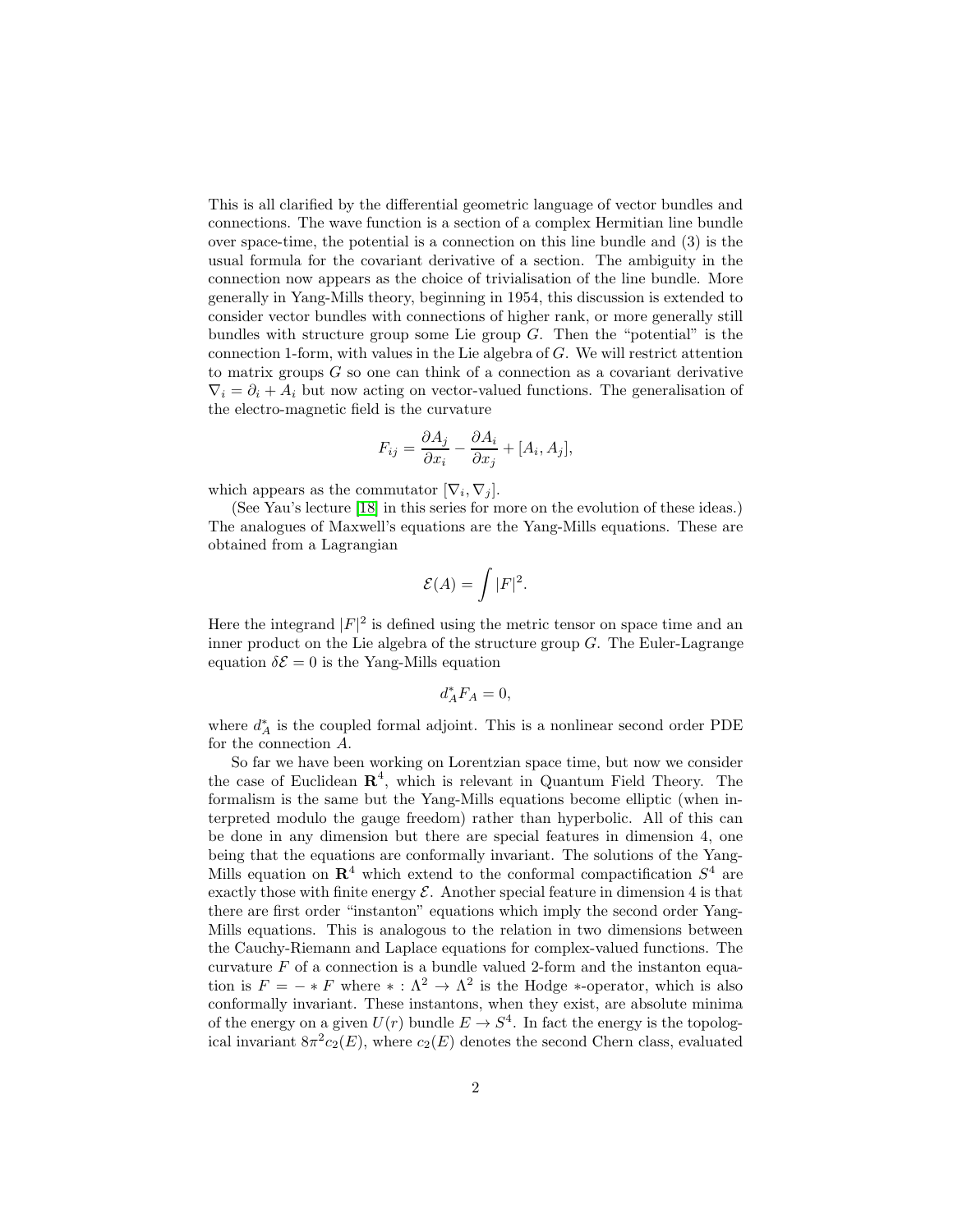on the fundamental class of the sphere. Thus an instanton can only exist if  $c_2 \geq 0$ , for negative  $c_2$  we get an equivalent discussion by changing the orientation. If we go back to  $\mathbb{R}^4$  and choose a "space-time" decomposition  $\mathbb{R} \times \mathbb{R}^3$  (but now with a positive metric) the curvature can be written as a pair of "electric" and "magnetic" components  $(E, B)$  and the instanton equation is  $E = B$ . (In Lorentzian space the equations  $(1),(2)$  are symmetric between  $E, B$  up to sign changes, but in Euclidean signature there is an exact symmetry.)

We have now set the scene for the problem: for each  $r \geq 2$  and  $k \geq 1$ describe all the solutions of the instanton equation over  $S<sup>4</sup>$  on a  $U(r)$  bundle with  $c_2 = k$ .

## 2 The ADHM construction

This problem was solved by Atiyah, Drinfeld, Hitchin and Manin (ADHM) in 1977. In his commentary on Volume 5 of his collected works [\[2\]](#page-13-0), Atiyah wrote:

... with the help of Nigel Hitchin, I finally saw how Horrocks' method gave a very satisfactory and explicit solution to the problem. I remember our final discussion one morning when we had just seen how to fit together the last pieces of the puzzle. We broke off for lunch feeling very pleased with ourselves. On our return, I found a letter from Manin (whom I had earlier corresponded with on this subject) outlining essentially the same solution to the problem and saying "no doubt you have already realised this"! We replied at once and proposed that we should submit a short note from the four of us.

This short note appeared as [\[3\]](#page-13-1). Atiyah gave a detailed exposition of the proof and the background in his Pisa lectures [\[1\]](#page-13-2).

The ADHM construction can be explained in relatively elementary terms. For fixed k and r consider a family of linear maps  $\lambda_x : \mathbf{C}^{2k+r} \to \mathbf{C}^{2k}$  parametrised by  $x \in \mathbf{R}^4$  of the form

$$
\lambda_x = \sum_{i=0}^4 x_i L_i + M,
$$

where  $L_0, L_2, L_3, M$  are  $2k \times (2k + r)$  matrices. Suppose that  $\lambda_x$  is surjective for all  $x \in \mathbb{R}^4$ . Then  $\underline{E} = \ker \lambda$  is a rank r bundle over  $\mathbb{R}^4$ . Suppose also that the image of the  $L_i$  span  $\mathbb{C}^{2k}$ . Then the bundle has a natural extension to the 4-sphere with  $c_2 = k$ . The statement is that if the matrix data  $L_i, M$ satisfies a system of quadratic equations (given explicitly in  $(8)$ , $(9)$  below) then the induced connection on  $\underline{E}$  is an instanton connection and all arise in this way. Moreover the matrix data associated to an instanton is unique up to the obvious action of  $U(2k) \times U(2k+r)$ . In short, the solution of the instanton equations (which are nonlinear first order PDE) is reduced to solving algebraic equations for the matrix data.

The induced connection referred to above is the same construction as in classical differential geometry for the tangent bundle of a submanifold of Eu-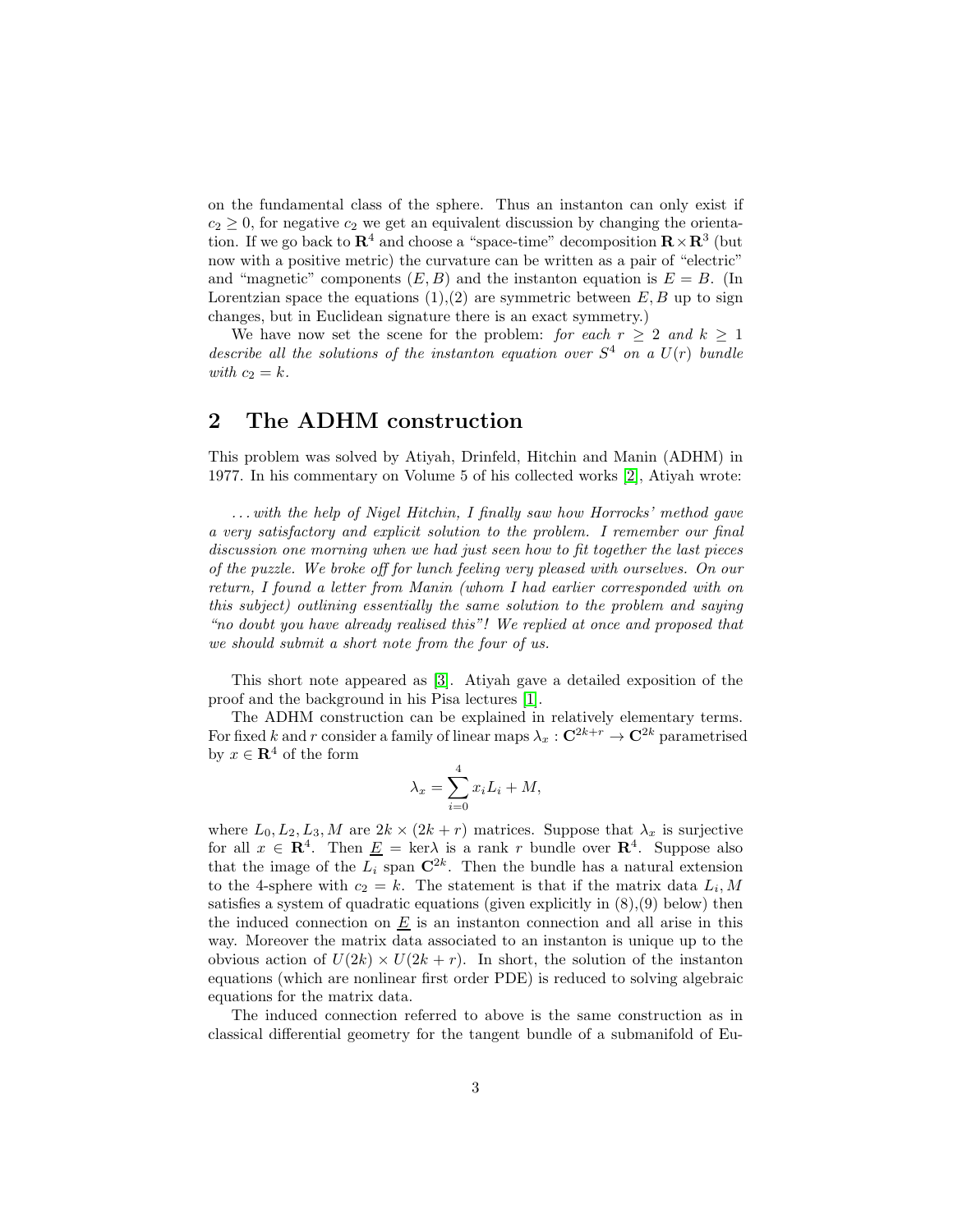clidean space. Writing  $\underline{\mathbf{C}}^{2k+r}$  for the trivial bundle with fibre  $\mathbf{C}^{2k+r}$  we have an inclusion  $\iota : \underline{E} \to \underline{C}^{2k+r}$  and an orthogonal projection map  $\pi : \underline{C}^{2k+r} \to \underline{E}$ , using the standard Hermitian metric on  $\mathbb{C}^{2k+r}$ . Then the covariant derivative of the induced connection on  $E$  is defined by

$$
\nabla s = \pi \circ \nabla_{\text{flat}} \iota,\tag{3}
$$

where  $\nabla_{\text{flat}}$  is the usual derivative on sections of the trivial bundle  $\underline{C}^{2k+r}$ .

While the construction can be described in elementary terms, as above, the fact that it gives the general solution is much deeper. The ADHM work is significant as one of the first applications of sophisticated modern geometry to physics, playing a large part in opening up a dialogue which has of course flourished mightily in the near half century since. It is also a beautiful piece of mathematics which can be approached from many directions.

## 3 Twistor space and the Ward correspondence

The approach of Atiyah, Drinfeld, Hitchin and Manin to this problem went through the Penrose twistor theory and the Ward correspondence between instantons and holomorphic vector bundles, which we will now review.

Let Z be a complex manifold and  $W \subset Z$  a compact complex submanifold with normal bundle N. The theory of Kodaira describes the small deformations of W in terms of the cohomology groups  $H^0(N)$  and  $H^1(N)$ . If  $H^1(N) = 0$  then the moduli space of deformations is a complex manifold  $\mathcal{M},$  with tangent space at W equal to the space of holomorphic sections  $H^0(N)$ . Now suppose that Z has complex dimension 3 and that the submanifold is a "line"  $L-$  an embedding of the Riemann sphere  $\mathbb{C}\mathbb{P}^1$ . Vector bundles over  $\mathbb{C}\mathbb{P}^1$  are all equivalent to direct sums of line bundles  $\mathcal{O}(p)$ , the tensor powers of the Hopf line bundle  $\mathcal{O}(1)$ . Suppose that the normal bundle of L is isomorphic to  $\mathcal{O}(1) \oplus \mathcal{O}(1)$ . Then  $H^1(N) = 0$  and  $H^0(N)$  is 4-dimensional so we obtain a 4-dimensional complex manifold  $\mathcal M$  of lines in Z whose points represent deformations of L with normal bundle  $\mathcal{O}(1) \oplus \mathcal{O}(1)$ .

In this situation there is an induced holomorphic conformal structure on M. For if we write  $N = S_-\otimes \mathcal{O}(1)$  for a two dimensional complex vector space  $S_-\,$ then  $H^0(N) = S_-\otimes S_+$  where  $S_+$  is the 2-dimensional complex vector space of sections of  $\mathcal{O}(1)$  over L. The tensor product of the skew-symmetric maps  $S_{\pm} \otimes S_{\pm} \to \Lambda^2 S_{\pm}$  is a symmetric map

$$
T\mathcal{M}\otimes T\mathcal{M}\to \Lambda^2 S_+\otimes \Lambda^2 S_-
$$

which gives the conformal structure (that is, it becomes a nonsingular quadratic form when one fixes an identification of the line  $\Lambda^2 S_+ \otimes \Lambda^2 S_-$  with **C**).

The geometric meaning of this construction is that the null cone in the tangent space of M at a line L is the set of infinitesimal deformations of L which intersect L. For each point  $p \in Z$  we get a submanifold  $\Sigma_p \subset \mathcal{M}$  consisting of lines through  $p$  and this is isotropic, *i.e.* the conformal structure vanishes on the tangent spaces of  $\Sigma_p$ .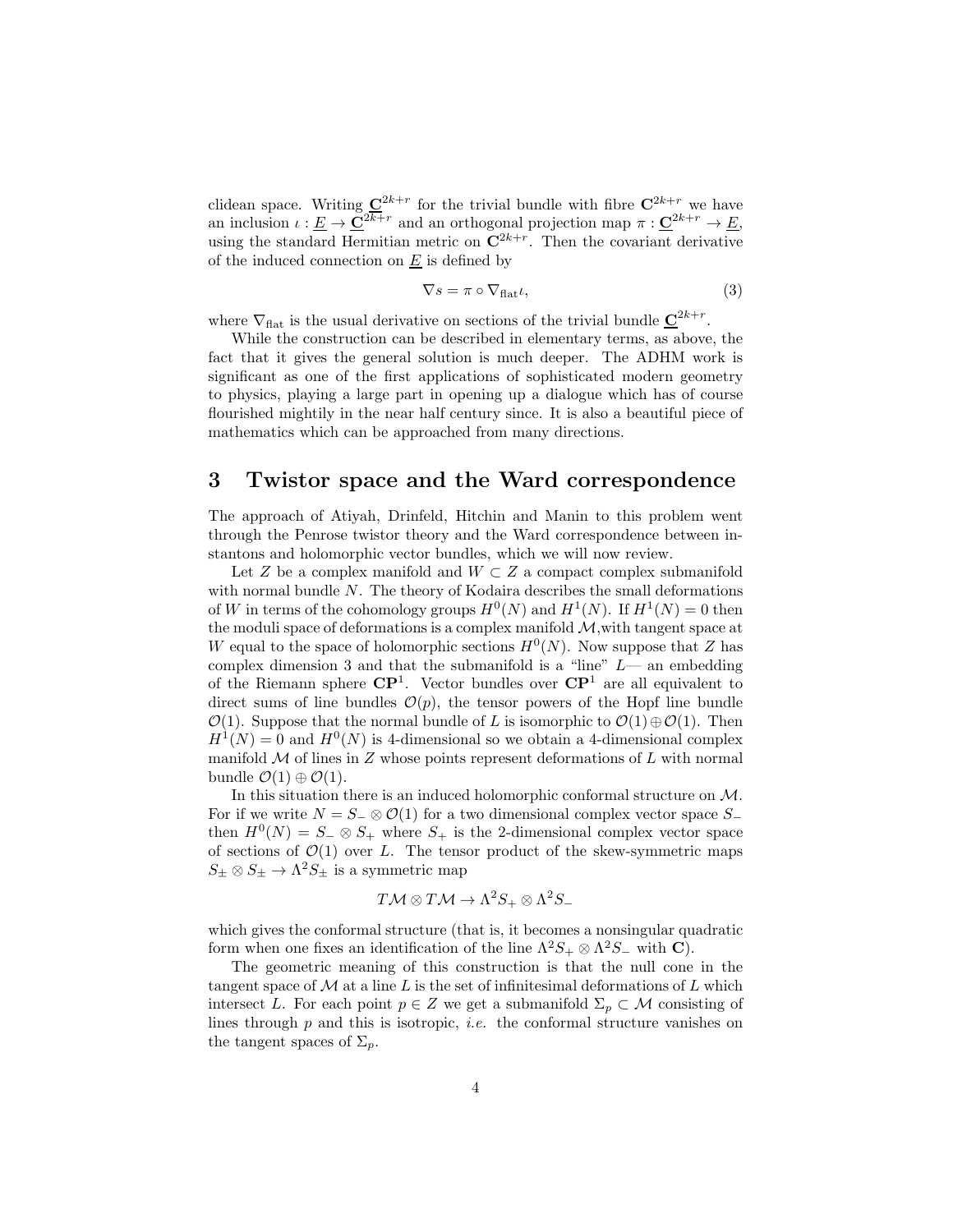We can now consider the "instanton equations" in a holomorphic setting, for holomorphic connections on a bundle over  $M$ . Let  $Q$  be a nondegenerate quadratic form on  $\mathbb{C}^4$ . The complex linear  $*$ -operator on 2-forms is defined just as in the real case and hence the decomposition of  $\Lambda^2\mathbb{C}^4$  into self-dual and anti-self-dual components. A 2-form is  $\pm$  self-dual if and only if its restriction to each isotropic subspace in  $\mathbb{C}^4$  is zero. Applying this to the tangent spaces of  $M$  we see that a connection is an instanton if and only its restriction to each of the submanifolds  $\Sigma_p$  is flat.

Suppose that  $E$  is a holomorphic vector bundle over  $Z$  which is holomorphically trivial on each line. Then we define a bundle  $\underline{E}$  on  $M$  with fibre over a line L equal to the holomorphic sections of E over L. The basic point is that  $E$  has a natural connection. To see this one can use the theory of formal neighbourhoods. The first formal neighbourhood  $L_{(1)}$  of a line L is the sheaf  $\mathcal{O}_Z/\mathcal{I}^2$  where  $\mathcal{I} \subset \mathcal{O}_Z$  is the ideal sheaf of functions on Z vanishing on L. The obstruction to extending a trivialisation of E over L to  $L_{(1)}$  lies in  $H^1(L; N^* \otimes E|_L)$  and if this vanishes any two extensions differ by an element of  $H^0(L; N^* \otimes E|_L)$ . Since the cohomology groups  $H^p(\mathcal{O}(-1))$  vanish there is a unique extension of a trivialisation and this defines a connection on  $\underline{E}$ . For each p in Z we get a canonical trivialisation of  $\underline{E}$  over  $\Sigma_p$  by identifying sections with their values at p. These trivialisations are compatible with the connection, so the connection is flat over the  $\Sigma_p$  and hence is an instanton. Conversely, starting with an instanton  $(\underline{E}, \nabla)$  over M we get a holomorphic bundle E over Z with fibre over p equal to the covariant constant sections of  $\underline{E}$  over  $\Sigma_p$ . These constructions are mutually inverse and give the Ward correspondence between instantons on M and holomorphic bundles over Z which are trivial on all lines.

To get back to real 4-manifolds one considers a complex manifold Z with a "real" structure: an antiholomorphic involution  $\sigma: Z \to Z$ . Then the space of "real lines"—*i.e.* the lines preserved by  $\sigma$  is a real form M of M. There are two cases: either  $\sigma$  acts on the real lines as complex conjugation, with fixed point set a circle, or as an antipodal map, with no fixed points. The first case corresponds to a conformal structure on  $M$  of signature  $(2, 2)$  and the second case to a Riemannian conformal structure and this latter case is the one relevant to the problem introduced in the previous section.

With this general background in place we focus on the twistor space  $Z =$  $\mathbb{CP}^3$ . The space of lines is the complex Grassmannian  $\mathrm{Gr}(2,4)$  which can be viewed as a quadric in  $\mathbb{CP}^5$ . If we identify  $\mathbb{C}^4$  with the quaternionic vector space  $\mathbf{H}^2$  we get a fixed-point-free real structure  $\sigma$  induced by multiplication by the quaternion J. The real lines are the fibres of the natural map

$$
\pi : \mathbf{CP}^3 \to \mathbf{HP}^1 = S^4,
$$

and instantons on  $S^4$  correspond to holomorphic bundles on  $\mathbb{CP}^3$  trivial on all real lines. An instanton on  $S<sup>4</sup>$  with structure group  $U(r)$  corresponds to a holomorphic bundle  $E$ , trivial on all real lines, together with an isomorphism  $\overline{E}^* \cong \sigma^*(E).$ 

Another approach to the theory in the Riemannian case, following Atiyah, Hitchin, Singer [\[4\]](#page-13-3) is to obtain the twistor space of an "anti-self-dual" Rieman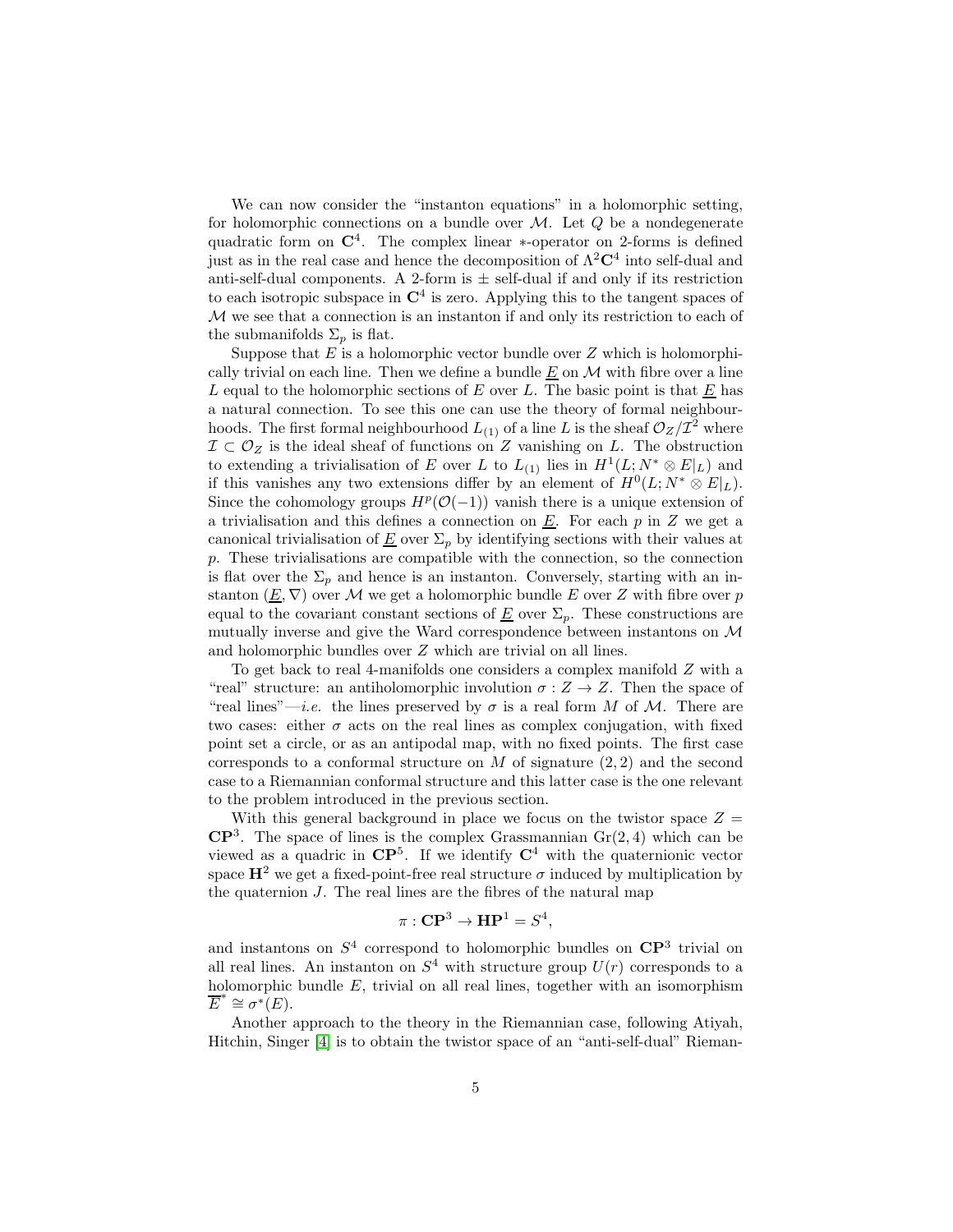nian 4-manifold  $M$  as the projectivization of the positive spin bundle. A point in  $Z$  is a pair consisting of a point in  $M$  and a compatible complex structure on the tangent space at that point. In this approach the bundle  $E$  is just the pull-back  $\pi^*(\underline{E})$  and the Newlander-Nirenberg theorem is used to produce a holomorphic structure. In the holomorphic approach discussed above one would first show, by elliptic PDE theory, that an instanton is real analytic in a suitable gauge and thus extends to a complexification of the 4-manifold.

# 4 Construction of bundles over  $\mathbb{C}P^3$ .

For a bundle E over  $\mathbb{CP}^n$  we use the standard notation  $E \otimes \mathcal{O}(p) = E(p)$ , where  $\mathcal{O}(p)$  is the pth. power of the Hopf line bundle  $\mathcal{O}(1)$ .

Let  $U, V, W$  be complex vector spaces and suppose that we have bundle maps

$$
\underline{U}(-1) \stackrel{a}{\to} \underline{V} \stackrel{b}{\to} \underline{W}(1),\tag{4}
$$

over  $\mathbb{CP}^3$  with a injective, b surjective and  $b \circ a = 0$ . (Here U denotes the trivial bundle with fibre  $U$ .) Then we get a holomorphic bundle  $E$  as the cohomology Ker  $b/\text{Im } a$ . The data (4) is called a "monad" and the construction was introduced by Horrocks in 1964 [\[13\]](#page-13-4). Explicitly, with homogeneous co- $\sum A_i Z_i$ ,  $b = \sum B_i Z_i$  for matrices  $A_i, B_i$ . A monad is given by a solution of ordinates  $Z_i$  and with chosen bases for the three vector spaces we write  $a =$ the matrix equations

$$
B_j A_i + B_i A_j = 0 \t (i, j = 1, ..., 4)
$$
\t(5)

Following Horrocks, the monad construction was studied by Barth and Barth and Hulek [\[5\]](#page-13-5) who proved:

#### Theorem

Let E be a rank r holomorphic bundle over  $\mathbb{C}P^3$  with  $c_2 = k$ . Suppose that  $E$  is trivial on some line and satisfies the vanishing conditions

$$
H0(E) = 0 , H0(E*) = 0, H1(E(-2)) = 0 , H1(E*(-2)) = 0.
$$

Then E arises from a monad with dim  $U = \dim W = k$  and  $\dim V = 2k + r$ . This monad is unique up to the action of  $GL(U) \times GL(V) \times GL(W)$ .

(Note: In fact Barth and Hulek considered symplectic or orthogonal bundles E, with  $E \cong E^*$ .)

Let L be a line in  $\mathbb{CP}^3$  and p, q be distinct points on L. Given a monad we have linear maps  $a_p, a_q: U \to V$  and  $b_p, b_q: V \to W$ . One finds that the cohomology bundle E is trivial on L if and only if  $b_q \circ a_p$  is an isomorphism from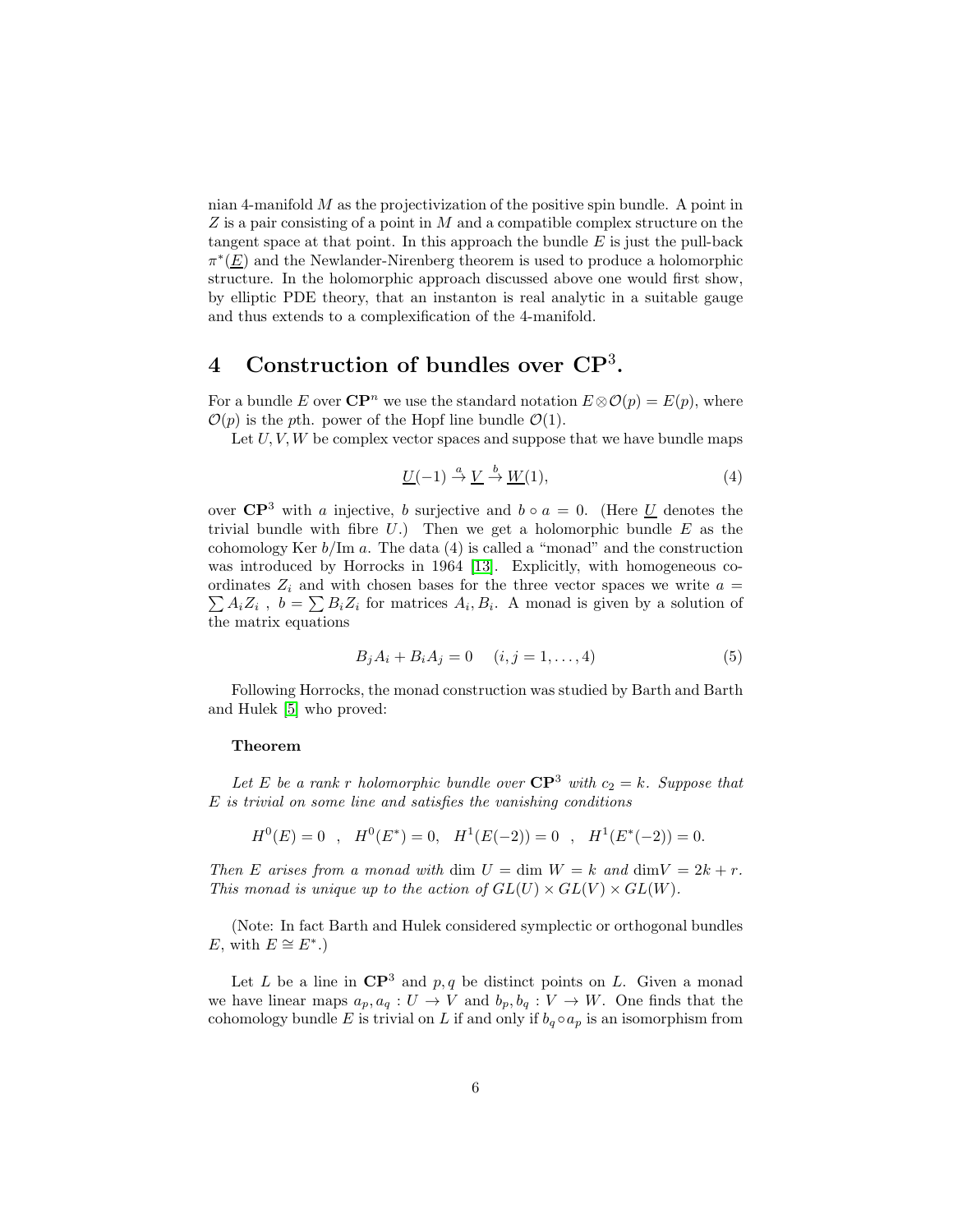U to W, which is equivalent to the same for  $b_p \circ a_q$  by the equations (6). In this case the fibres of the restriction of  $E$  to  $L$  can be written both as a subspace

$$
Ker\ b_p \cap Ker\ b_q
$$

of  $V$  and as a quotient

$$
V/(\text{Im } a_p + \text{Im } a_q).
$$

Thus the associated bundle  $\underline{E}$  over  $S^4$  arises as both a subbundle and a quotient of the trivial bundle with fibre  $V$ . One finds that the instanton connection is that given by the standard construction (3).

Given the Barth-Hulek theorem above we get a complete description of instantons on  $S<sup>4</sup>$  if it can be shown that the corresponding bundles over  $\mathbb{CP}^3$ satisfy the vanishing conditions.

The condition that  $H^0(E) = 0$  is relatively easy to understand. From the construction, a non-trivial holomorphic section of  $E$  goes over to a covariant constant section of the bundle  $\underline{E}$  over  $S^4$  which means that the structure group reduces to  $U(r-1)$ . In view of the symmetry between  $E, E^*$  in the hypotheses of the theorem the essential condition is  $H^1(E(-2)) = 0$ . The reason that this holds goes back to the origins of Penrose's twistor theory.

Let  $\Omega \subset \mathbf{R}^4$  be an open set and  $\Omega \subset \mathbf{CP}^3$  be the union of the corresponding lines. Let  $\chi$  be a sheaf cohomology class in  $H^1(\Omega, \mathcal{O}(-2))$ . For a line L we have  $H^1(L; \mathcal{O}(-2)) = \mathbf{C}$  so the restriction of  $\chi$  to lines gives a function  $F_\chi$  on  $\Omega$ . More precisely, there is a natural isomorphism of  $H^1(L, K_L)$  with C where  $K_L$  is the canonical line bundle of L. So to define  $F_\chi$  we need to specify an isomorphism of  $K_L$  with  $\mathcal{O}(-2)|_L$ . If  $L = P(S)$  this is the same as a trivialisation of  $\Lambda^2 S$ . Let  $L_{\infty}$  be the line corresponding to the point at infinity in  $S^4$  and write  $L_{\infty}$  =  ${\bf P}(S_{\infty})$ . Then for a line  $L = {\bf P}(S)$  corresponding to a point of  ${\bf R}^4$  we have  $\mathbf{C}^4 = S \oplus S_{\infty}$  which gives the trivialisation of  $\Lambda^2 S$ .

Penrose showed that the function  $F_{\chi}$  satisfies the Laplace equation on  $U \subset$  $\mathbb{R}^4$  and moreover that this gives an equivalence between  $H^1(\widetilde{\Omega}, \mathcal{O}(-2))$  and the solutions of the Laplace equation. In terms of a C $\check{e}$ ch representation of  $\chi$  by a holomorphic function of three complex variables the function  $F<sub>x</sub>$  is given by a contour integral formula of a classical nature—see Hitchin's article [\[12\]](#page-13-6) in this series. Penrose's theory interprets other sheaf cohomology groups on twistor space in terms of other linear field equations. In particular this correspondence for  $H^1(\mathcal{O}(-2))$  can be related to the instanton construction we discussed above. Suppose that  $\Omega$  is simply connected and consider the instanton equation on  $\Omega$ for the structure group  $\mathbb{C}^*$ , *i.e.* for line bundles. The Ward correspondence tells us that these are determined by line bundles over  $\Omega$  which in this case correspond to classes in  $H^1(\widetilde{\Omega}, \mathcal{O})$ . Take a pair of planes in  $\mathbb{C}P^3$  containing the line at infinity and let  $\Sigma_+$ ,  $\Sigma_-$  be their intersections with  $\tilde{\Omega}$ . Then classes in  $H^1(\tilde{\Omega}, \mathcal{O}(-2))$  correspond to holomorphic line bundles on  $\tilde{\Omega}$  trivialised over  $\Sigma_+$ and  $\Sigma$ <sub>−</sub>. A complexification of  $\Omega$  in the space of lines can be identified with  $\Sigma_+ \times \Sigma_-$ . We get complex co-ordinates  $(z_1, z_2, w_1, w_2)$  in which the metric is  $dz_1dw_1 + dz_2dw_2$ . The instanton equations for a connection 1-form

$$
\alpha_1 dz_1 + \alpha_2 dz_2 + \beta_1 dw_1 + \beta_2 dw_2,
$$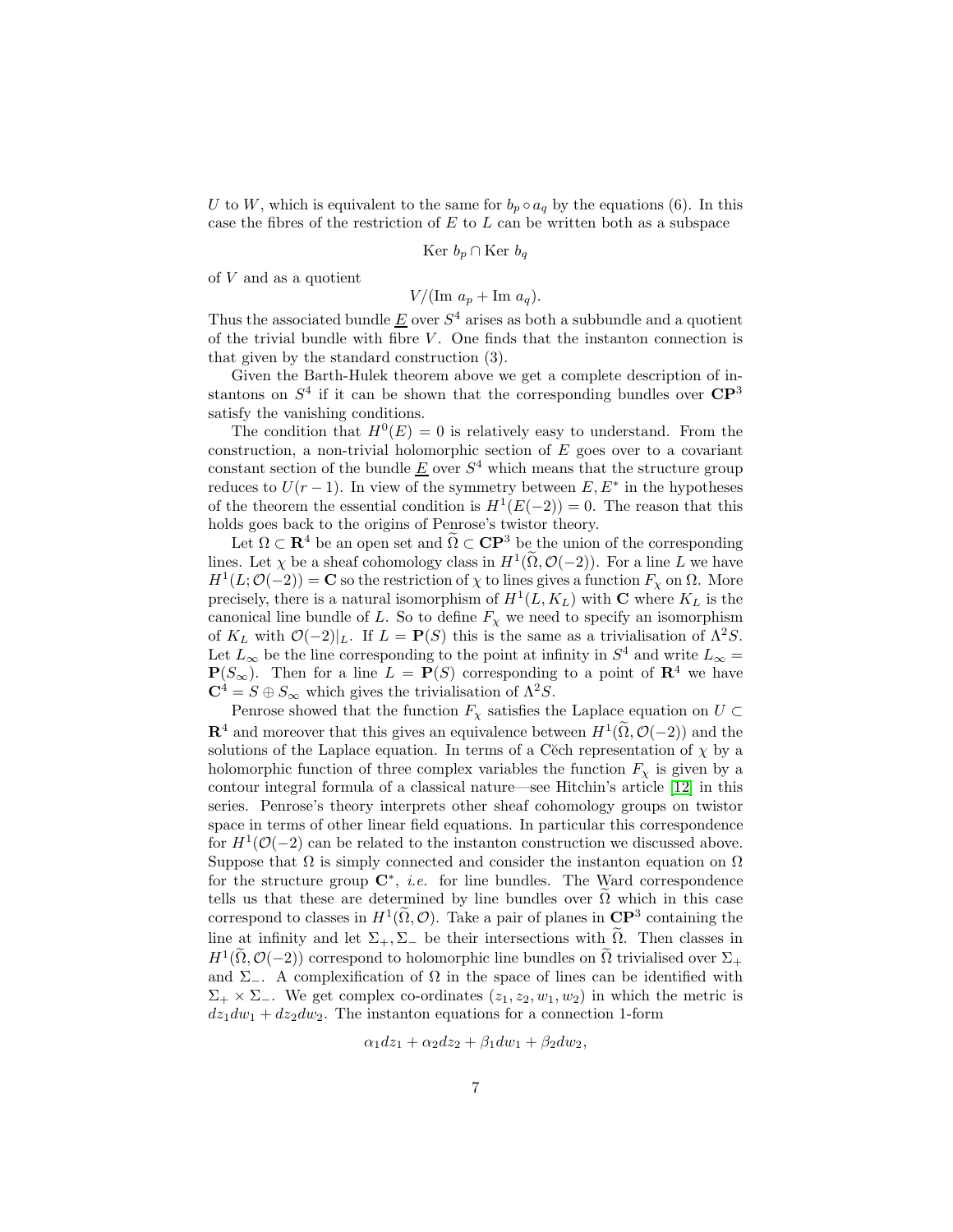$$
\frac{\partial \alpha_1}{\partial z_2} = \frac{\partial \alpha_2}{\partial z_1} \ , \ \ \frac{\partial \beta_1}{\partial w_2} = \frac{\partial \beta_2}{\partial w_1} \ , \ \ \frac{\partial \alpha_1}{\partial w_1} + \frac{\partial \alpha_2}{\partial w_2} = \frac{\partial \beta_1}{\partial z_1} + \frac{\partial \beta_2}{\partial z_2}.
$$
 (6)

Following though the Ward correspondence, one find that a holomorphic line bundle on  $\Omega$  trivialised over  $\Sigma_{\pm}$  gives a connection 1-form determined by two functions  $f, g$  in the shape

$$
\alpha_i = \frac{\partial f}{\partial z_i}, \beta_i = \frac{\partial g}{\partial w_i}.
$$

The last equation in (6) then shows that the function  $F = f - g$  satisfies

$$
\frac{\partial^2 F}{\partial z_1 \partial w_1} + \frac{\partial^2 F}{\partial z_2 \partial w_2} = 0
$$

which is the Laplace equation for the metric  $dz_1 dw_1 + dz_2 dw_2$ .

The result from the Penrose theory that we require extends that discussed above in two ways. First, we need to consider the whole of  $S<sup>4</sup>$  rather than an open subset in  $\mathbb{R}^4$  and, second, the cohomology group  $H^1(E(-2))$  in question involves the bundle  $E$ . The conclusion is that the group corresponds to sections s of the instanton bundle  $\underline{E}$  over  $S^4$  satisfying the equation

$$
\nabla^*\nabla s+\frac{R}{8}s=0,
$$

where R is the scalar curvature of the round metric on  $S<sup>4</sup>$ . This is the coupled, conformally-invariant, Laplace equation. Since the scalar curvature is positive, integration by parts shows that the only solution is  $s = 0$ , which translates back to the statement  $H^1(E(-2)) = 0$ .

### 5 The Beilinson spectral sequence

The quickest way to establish the Barth-Hulek Theorem uses a construction of Beilinson [\[6\]](#page-13-7) which appeared a little after the ADHM work.

Let  $z_1, z_2, z_3$  be standard co-ordinates on  $\mathbb{C}^3$  and consider the vector field

$$
v = \sum z_i \frac{\partial}{\partial z_i},
$$

which has a single zero at the origin. This has a holomorphic extension to a vector field on  $\mathbb{C}P^3$  vanishing on the plane at infinity. Thus it defines a section, which we also call v, of  $T(-1)$ , where T is the tangent bundle of  $\mathbb{CP}^3$ . This section has a single zero at the origin  $0 \in \mathbb{C}^3 \subset \mathbb{C}\mathbb{P}^3$ .

Contraction with a non-zero vector  $e$  in a vector space  $K$  defines an exact sequence

$$
\dots \Lambda^r K^* \to \Lambda^{r-1} K^* \dots \to K^* \to \mathbf{C}.
$$

In this way, the section  $v$  gives a *Koszul complex* 

$$
\Omega^3(3) \to \Omega^2(2) \to \Omega^1(1) \to \mathcal{O} \to \mathcal{O}_0 \tag{7}
$$

are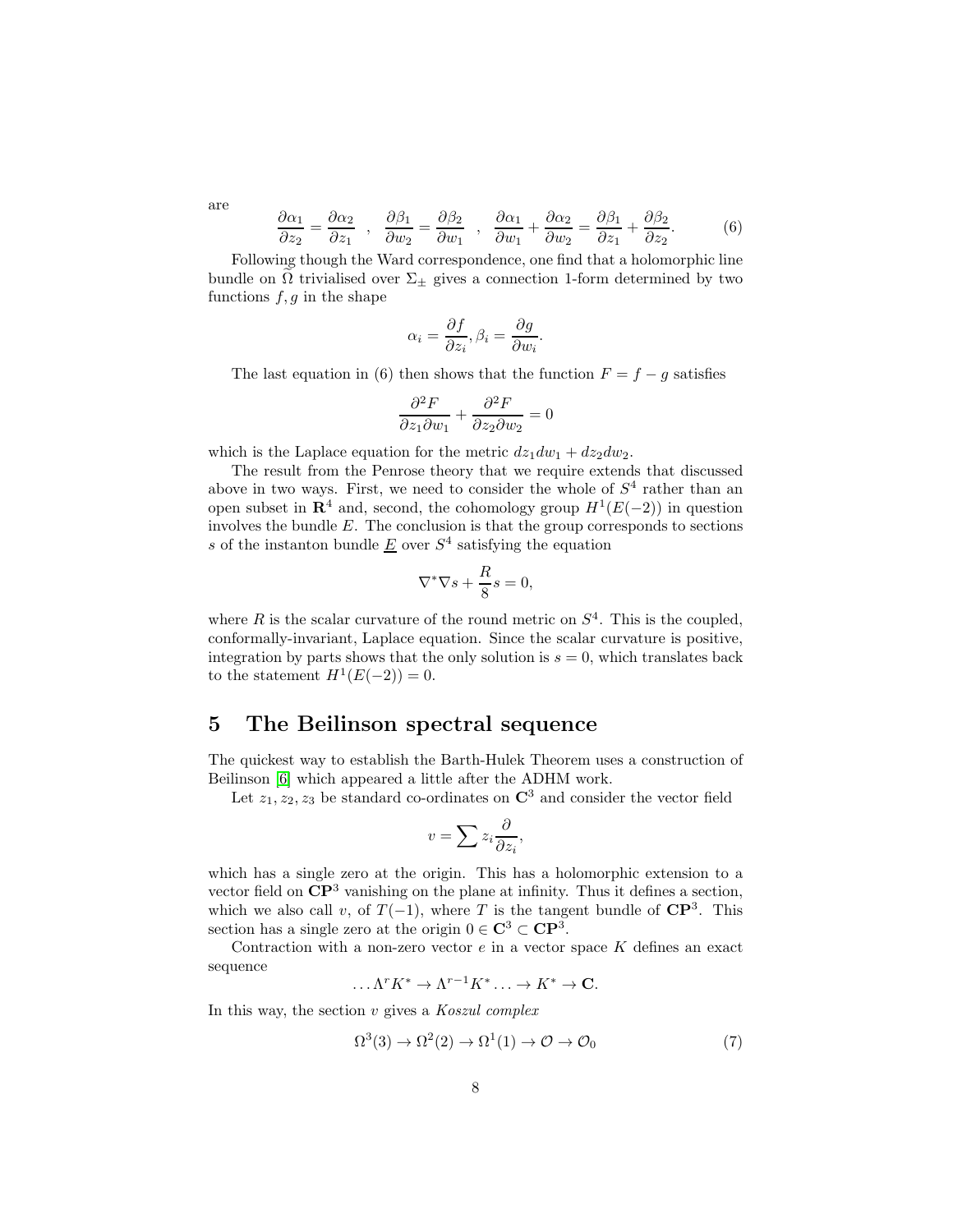which is an exact sequence of sheaves. Here the  $\Omega^r$  denote the exterior powers of the cotangent bundle. The top power  $\Omega^3$  is the canonical bundle  $\mathcal{O}(-4)$  so the first term is  $\mathcal{O}(-1)$ . The final term  $\mathcal{O}_0$  is the skyscraper sheaf at 0. Let V be any vector bundle over  $\mathbb{CP}^3$  and take the tenor product of (8) with V to get an exact sequence of sheaves, say,

$$
\mathcal{F}(3) \to \mathcal{F}(2) \to \mathcal{F}(1) \to \mathcal{F}_0 \to V_0.
$$

In this general situation there is a "hypercohomology spectral sequence" with  $E_1$  page

$$
E_1^{p,q} = H^q(\mathcal{F}(-p))
$$

abutting to the vector space  $V_0$ , the fibre over V at 0, in degree 0. (See 3.5 on [\[10\]](#page-13-8), for example.)

In our situation, take  $V = E(-2)$  where E a bundle satisfying the hypotheses of the Barth-Hulek theorem. The  $E_1$  page has rows

$$
H^q(E(-3)) \to H^q(E \otimes \Omega^2) \to H^q(E \otimes \Omega^1(-1)) \to H^q(E(-2)),
$$

for  $0 \le q \le 3$ .

We have the exact Euler sequence

$$
0 \to \mathcal{O}(-1) \to \underline{\mathbf{C}}^4 \to \Omega^2(3) \to 0
$$

and its dual

$$
0 \to \Omega^1(1) \to \underline{\mathbf{C}}^4 \to \mathcal{O}(1) \to 0.
$$

(In the first sequence we have used the fact that  $T \cong \Omega^2(4)$ ). Using these, Serre duality and the cohomology vanishing assumptions, we find that all the  $H^0$  and  $H^3$  terms vanish. In the  $H^1$  row we know that  $H^1(E(-2)) = 0$  and the dual Euler sequence, tensored with  $E(-2)$  shows that  $H^1(E \otimes \Omega^1(-1)) = 0$ . Let P be a plane in  $\mathbb{CP}^3$  containing a line on which E is trivial. We have a long exact cohomology sequence which contains

$$
H^0(E(-2))|_P \to H^1(E(-3) \to H^1(E(-2)).
$$

The condition of being trivial on a line is open, so  $E$  is trivial on the generic line in P and it follows that  $H^0(E(-2)|_P) = 0$ . Then the exact sequence shows that  $H^1(E(-3)) = 0$ . Since the spectral sequence abuts to a non-zero term only in total degree 0 we must have  $H^1(E \otimes \Omega^2) = 0$ . So, in sum, all the  $H^1$  terms vanish. Finally,  $H^2(E(-2))$  is the Serre dual of  $H^1(E^*(-2))$  and so this vanishes. Thus the  $E_1$  page can be written as

$$
H^2(E(-3)) \stackrel{a}{\rightarrow} H^2(E \otimes \Omega^2) \stackrel{b}{\rightarrow} H^2(E \otimes \Omega^1(-1)),
$$

and it follows from the general hypercohomology theory that  $a$  is injective,  $b$  is surjective and that there is a natural isomorphism of the cohomology Ker  $b/\text{Im }a$ with the fibre of  $E(-2)$  at 0.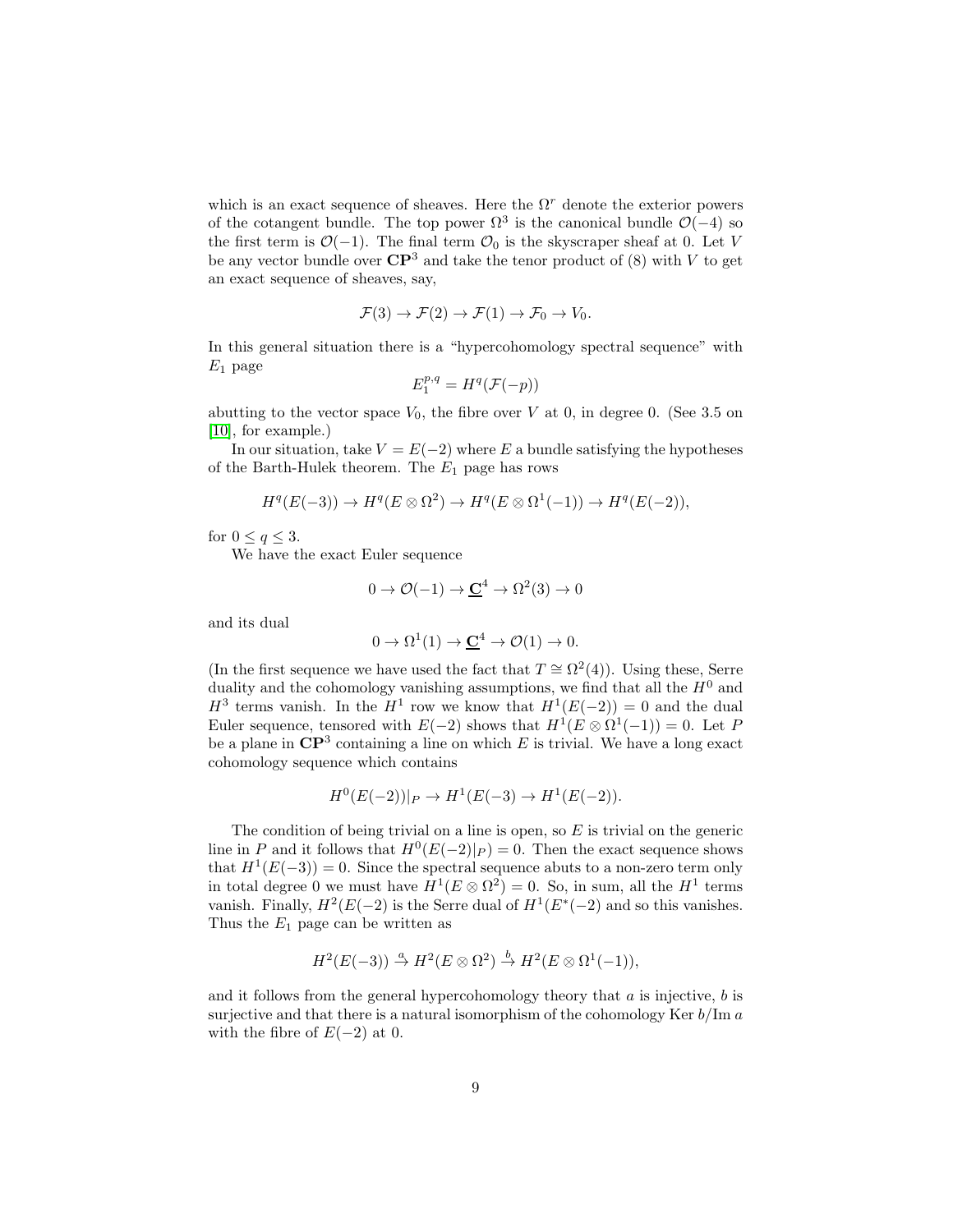Of course there is nothing special about the point  $0 \in \mathbb{C}P^3$  and for any point  $x \in \mathbb{C}P^3$  we get a similar description of the fibre of  $E(-2)$  over x. When we keep track of the x dependence we find that this is precisely a description of  $E$ as a monad (5), with  $U = H^2(E(-3)), V = H^2(E \otimes \Omega^2), W = H^2(E \otimes \Omega^1(-1)).$ This completes the proof of the Theorem. (Another way of expressing the last step is to use a resolution of the diagonal in  $\mathbb{CP}^3 \times \mathbb{CP}^3$ .)

There is a subtlety here involving duality. If we have a monad description (4) of E we get a description of  $E^*$  with the monad

$$
W^{*}(-1) \stackrel{b^T}{\rightarrow} V^{*} \stackrel{a^T}{\rightarrow} U^{*}(1).
$$

But it is not immediately obvious that the descriptions above for  $E, E^*$  are related in this way. To explain this, recall that the hyperplane class in  $H^2(\mathbf{CP}^3, \mathbf{C})$ can be regarded as an element of  $H^1(\Omega^1)$ . The cup products with this class define maps

$$
\chi_1: H^1(E \otimes \Omega^1) \to H^2(E \otimes \Omega^2),
$$
  

$$
\chi_2: H^1(E(-1)) \to H^2(E \otimes \Omega^1(-1)),
$$

and it is an exercise to show that these are isomorphims. Under these isomorphisms the map b corresponds to a map

$$
H^1(E \otimes \Omega^1) \to H^1(E(-1)).
$$

These vector spaces are the Serre duals of  $H^2(E^*\otimes \Omega^2), H^2(E^*(-3))$  and the map is the transpose of the map  $a$  for  $E^*$ .

The only twistor spaces which are complex projective manifolds are  $\mathbb{CP}^3$  and the three dimensional flag manifold. The latter corresponds to the 4-manifold CP<sup>2</sup> with its Fubini-Study metric and reverse of the standard orientation. A description of instantons on  $\mathbb{C}\mathbb{P}^2$  following the ADHM pattern was found by Buchdahl [\[7\]](#page-13-9).

# 6 Explicit matrix description and the Euclidean approach

Putting everything together, we find that the general solution of the instanton equation can be obtained from the construction described in Section 2 with a family of linear maps  $\lambda_x = \sum L_i x_i + M$ :  $\mathbf{C}^{2k+r} \to \mathbf{C}^{2k}$ . We write  $\mathbf{C}^{2k+r} =$  $\mathbf{C}^k \oplus \mathbf{C}^k \oplus \mathbf{C}^r$  and use block notation. Then we can normalise so that:

$$
L_0 = \begin{pmatrix} 1 & 0 & 0 \\ 0 & 1 & 0 \end{pmatrix};
$$
  
\n
$$
L_1 = \begin{pmatrix} -i & 0 & 0 \\ 0 & i & 0 \end{pmatrix};
$$
  
\n
$$
L_2 = \begin{pmatrix} 0 & 1 & 0 \\ -1 & 0 & 0 \end{pmatrix};
$$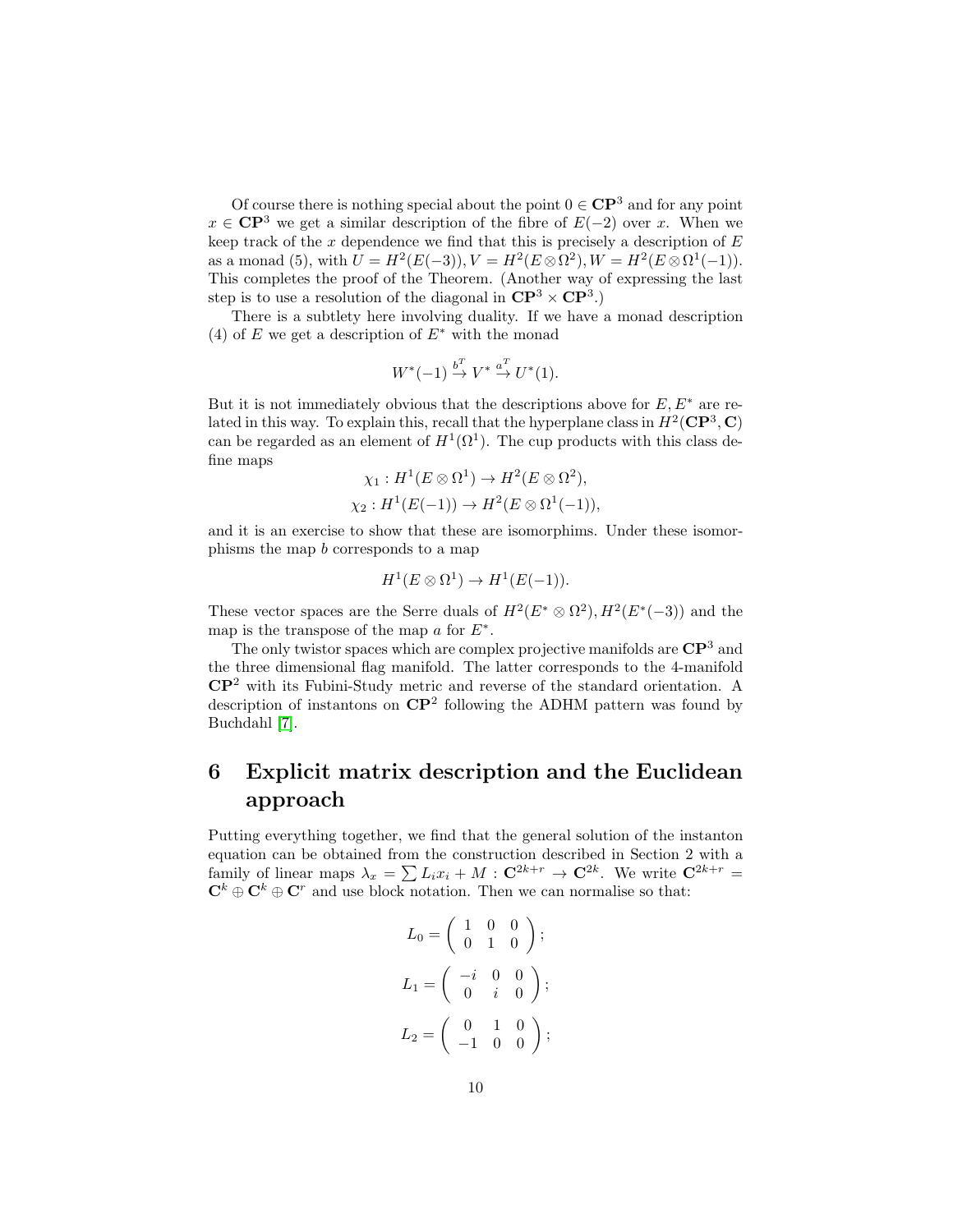$$
L_3 = \begin{pmatrix} 0 & -i & 0 \\ -i & 0 & 0 \end{pmatrix};
$$

$$
M = \begin{pmatrix} \alpha_1^* & \alpha_2^* & P^* \\ -\alpha_2 & \alpha_1 & Q \end{pmatrix}.
$$

and

This form incorporates the reality conditions. We have a pair of  $k \times k$  matrices  $\alpha_1$  and  $\alpha_2$ , a  $k \times r$  matrix P and an  $r \times k$  matrix Q, all with complex co-efficients. The algebraic equations which have to be solved are

$$
[\alpha_1, \alpha_2] + PQ = 0 \tag{8}
$$

$$
[\alpha_1, \alpha_1^*] + [\alpha_2, \alpha_2^*] - PP^* + Q^*Q = 0.
$$
 (9)

We also have the nondegeneracy condition, that for each  $x \in \mathbb{R}^4$  the map  $\lambda_x$ is surjective. The moduli space  $M_{k,r}$  of instantons is the quotient of the set of matrices  $(\alpha_1, \alpha_2, P, Q)$  satisfying these conditions by the action of  $U(k) \times U(r)$ .

There are many different notations which can be used to write these equations. The one above is adapted to a choice of complex structure on  $\mathbb{R}^4$  *i.e.* we write  $f{R}^4 = {C}^2$  and  $z_1 = x_0 + \sqrt{-1}x_1$ ,  $z_2 = x_2 + \sqrt{-1}x_3$  but one can also use spinorial or quaternionic notations.

A few years after the ADHM work, Corrigan and Goddard showed how to derive the construction by direct calculation, without going through twistor theory [\[8\]](#page-13-10). The essential object is the space H of  $L^2$  solutions over  $\mathbb{R}^4$  of the Dirac equation for negative spinors coupled to the instanton connection. This has dimension k by the index theorem. For  $\psi, \psi' \in H$  and each co-ordinate  $x_i$ define

$$
T_i(\psi, \psi') = \sqrt{-1} \int_{\mathbf{R}^4} x_i \, (\psi, \psi')
$$

Standard theory shows that  $\psi_1, \psi_2$  decay as  $O(r^{-3})$ , so the integrals converge. Using the  $L^2$  metric on H the  $T_i$  can be regarded as skew-adjoint operators on H. Then the matrix data  $\alpha_1, \alpha_2$  is given by

$$
\alpha_1 = T_0 + \sqrt{-1}T_1
$$
,  $\alpha_2 = T_2 + \sqrt{-1}T_3$ .

The remaining data  $P, Q$  is obtained from the asymptotics of elements of  $H$ . With suitable conformal weights, the Dirac operator is conformally invariant so H can also be viewed as solutions of the coupled Dirac equation over  $S<sup>4</sup>$ . Thus we have an evaluation map

$$
\operatorname{ev}:H\to \underline{E}_\infty\otimes S_\infty^-
$$

where  $\underline{E}_{\infty}$  is the fibre at infinity of the bundle  $\underline{E}$  carrying the instanton connection and  $S_-\$  is the negative spin space at  $\infty$ . From the Euclidean point of view, ev( $\psi$ ) defines the  $O(r^{-3})$  term of  $\psi$  as  $r \to \infty$ . Then with respect to a basis of the two dimensional space  $S_{\infty}^-$ 

$$
ev = P \oplus Q^* : H \to E_\infty \oplus E_\infty.
$$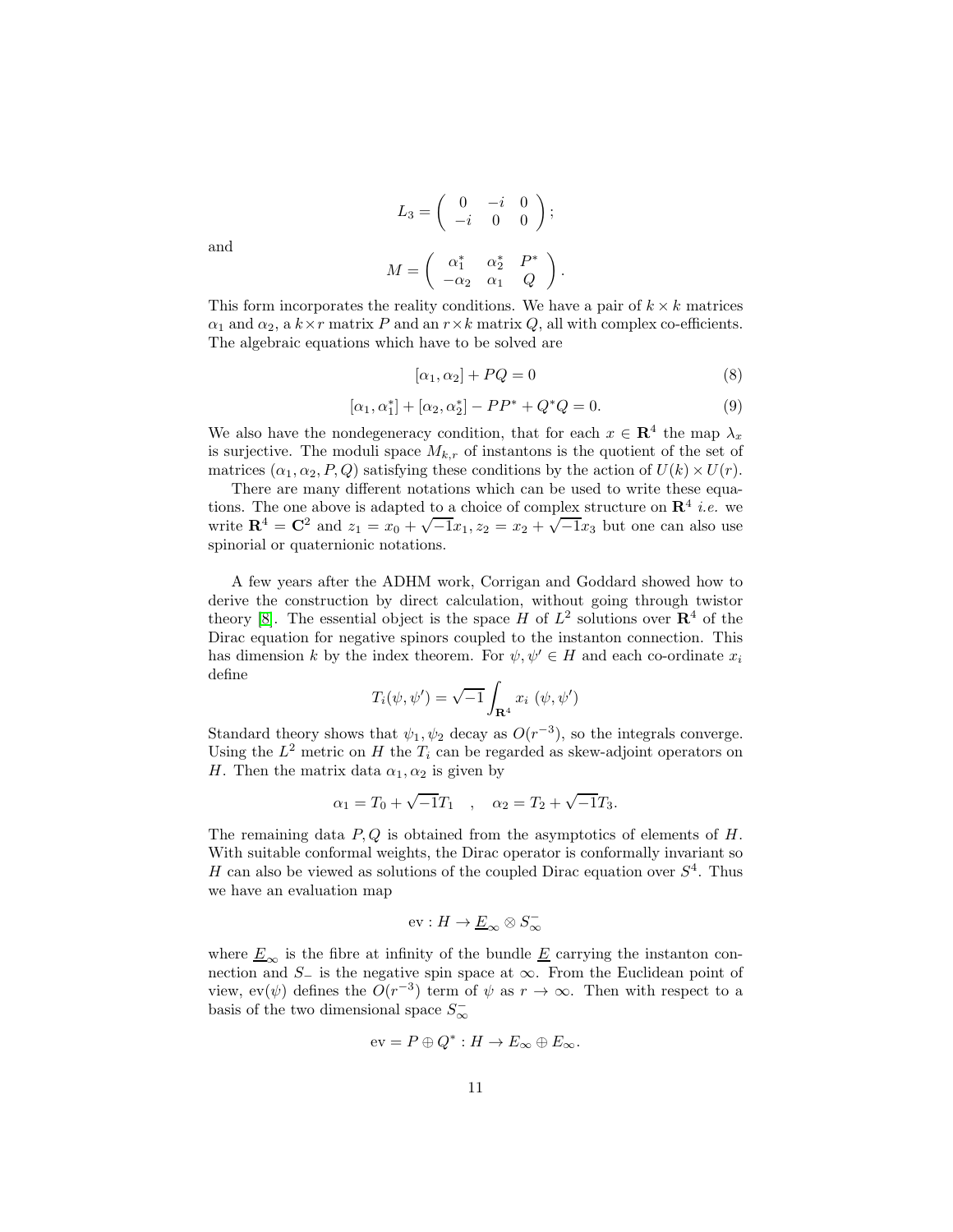Then our family of linear maps  $\lambda_x$  is a family of natural maps

$$
\lambda_x: H \oplus H \oplus E_{\infty} \to H \oplus H,
$$

which can be defined using the geometry and analysis of the Dirac equation on  $\mathbb{R}^4$ . The connection with the complex geometry "monad" approach and spectral sequences is discussed in [\[9\]](#page-13-11). As one step in that direction, the Serre dual of the space  $H^2(E(-3))$  appearing in the monad is  $H^1(E^*(-1))$  and this corresponds to the coupled harmonic spinors via the Penrose theory.

## 7 Mukai and Nahm tranforms

Around the same time as the ADHM work, but coming from a completely different direction, Mukai introduced a construction which, it was later realised, has many formal similarities. Mukai considered a complex torus T and its dual T. Thus a point of  $\xi$  of  $\widehat{T}$  correspond to a flat holomorphic line bundle  $L_{\xi}$  over T. Let E be a holomorphic vector bundle over T. For each  $p \le \dim T$  we have a family of vector spaces  $H^p(T; E \otimes L_{\xi})$  parametrised by  $\widehat{T}$ . In general the dimension of these vector spaces can jump but in a case when for all  $\xi$  there is cohomology in a single dimension p this family defines a vector bundle  $\hat{E}$  over  $T$ . (In general, Mukai's construction operates in derived categories of coherent sheaves.) The relevant case for us is when dim<sub>C</sub>  $T = 2$  and we have a bundle E such that the  $H^p(E \otimes L_{\xi})$  are zero for  $p = 0, 2$ .

The striking fact is that this "Mukai transform" is symmetric between  $T, \hat{T}$ . By the standard theory of the Poincaré bundle, the dual of  $\overline{T}$  is  $T$ . If we start with a bundle  $E \to T$  as above and assume that the bundle  $\hat{E} \to \hat{T}$  satisfies the same vanishing conditions then the double transform recovers the bundle  $E$ , up to pulling back by the map  $x \mapsto -x$  from T to T. There is a close analogy with the Fourier transform.

One way to relate the Mukai construction to instantons goes via twistor theory. Let  $M = \mathbb{R}^4/\Lambda$  be a flat *Riemannian* 4-torus. The complex structures on  $\mathbb{R}^4$  compatible with the given Euclidean structure are parametrised by a 2-sphere  $S^2$  and the twistor space Z is just  $S^2 \times M$ , as a smooth manifold. The complex structure on Z is such that the projection  $\Pi: Z \to S^2$  is holomorphic and the fibres are complex tori corresponding to the different compatible complex structures on M. Let  $\hat{M}$  be the dual Riemannian torus with its own twistor space  $\hat{Z}$  and fibration  $\hat{\Pi} : \hat{Z} \to S^2$ . The fibres of  $\Pi$  and  $\hat{\Pi}$  over a point of  $S<sup>2</sup>$  are dual complex tori. Then we can make a fibrewise Mukai transform, which takes suitable holomorphic bundles on  $Z$  to holomorphic bundles on  $\tilde{Z}$ . In turn, via the Ward correspondence, this gives a transform from instantons over  $M$  to instantons over  $M$ . Expressed directly in Riemannian terms, starting with an instanton connection  $\nabla$  on a rank r complex vector bundle  $E \to M$  we define a family of vector spaces parametrised by  $\hat{M}$  as the kernels of the coupled Dirac operator on sections of  $S^- \otimes E \otimes L_{\xi}$ . If the connection  $\nabla$  is irreducible these form a vector bundle  $\hat{E}$  over  $\hat{M}$  which has a connection  $\hat{\nabla}$  induced by the a version of the projection construction (3) and this is an instanton.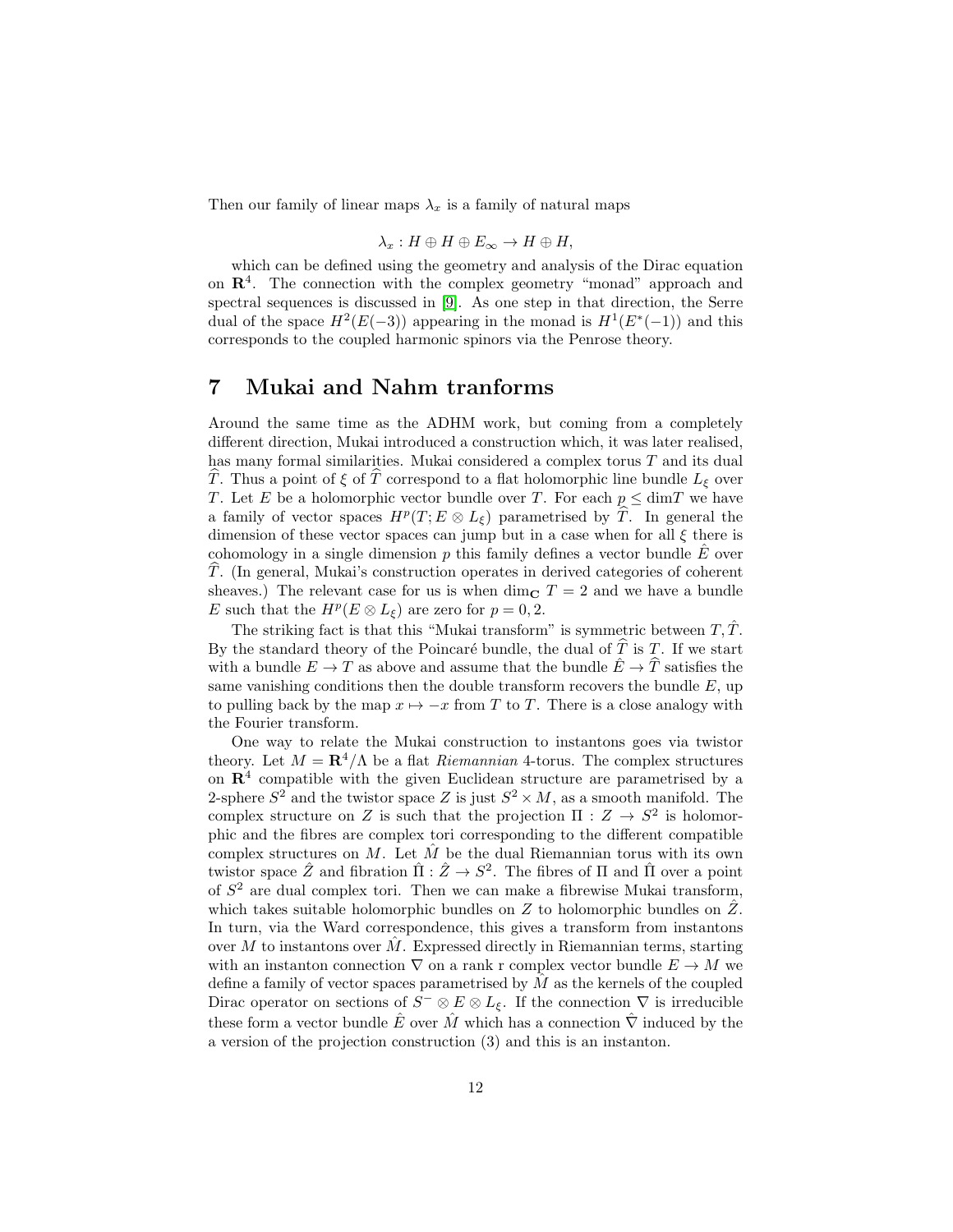For another point of view on this we consider what could be called the "abstract instanton equations" for a quadruple  $S_0, S_1, S_2, S_3$  of skew adjoint operators on some vector space. These are the three equations

$$
[S_0, S_i] + [S_j, S_k] = 0 \tag{10}
$$

where  $(ijk)$  runs over cyclic permutations of (123). If we write

$$
D_1 = S_0 + \sqrt{-1}S_1 \quad , D_2 = S_2 + \sqrt{-1}S_3,
$$

the equations can be written as

$$
[D_1, D_2] = 0 \quad , \quad [D_1, D_1^*] + [D_2, D_2^*] = 0 \tag{11}
$$

If we have a connection on a bundle over  $\mathbb{R}^4$  or a flat torus  $\mathbb{R}^4/\Lambda$  and let  $S_i$ be the covariant derivatives  $\nabla_i$  in the co-ordinate directions then (10) is just the instanton equation. The operators  $D_1, D_2$  are the components of the coupled  $\overline{\partial}$  operator when we identify  $\mathbb{R}^4$  with  $\mathbb{C}^2$  and the commutator equation  $[D_1, D_2] = 0$  is the integrability condition for this  $\overline{\partial}$  operator to induce a holomorphic structure on the bundle. But in adopting the form (11) we break the natural symmetry of the equations (10): there is a 2-sphere family of equivalent descriptions corresponding to the 2-sphere of compatible complex structures. The resulting family of holomorphic bundles is essentially the same as the holomorphic bundle on twistor space defined by Ward.

The Mukai transform on a 4-torus can be seen as a transform from one solution of the equations (10) to another. The ADHM construction fits into almost the same picture in that if we write  $S_i = T_i$ , so that  $D_i = \alpha_i$  the ADHM equations  $(8)(9)$  are the same as  $(11)$  except for the addition of terms involving  $P$  and  $Q$ . These can be thought of as correction terms due to the non-compactness of  $\mathbb{R}^4$ . Starting with Nahm [\[16\]](#page-14-1), many other examples of such transforms have been found, involving solutions of the instanton equation on  $\mathbb{R}^4$  invariant under groups of isometries (see the survey of Jardim [\[14\]](#page-14-2)). Nahm studied "monopoles", which are solutions invariant under translation in one variable, and defined a transform which related these to solutions of the ODE system

$$
\frac{dT_i}{ds} = -[T_j, T_k],\tag{12}
$$

(since called Nahm's equations). Here  $T_i$  for  $i = 1, 2, 3$  are functions of a variable s with values in skew-adjoint matrices. The equations can be written in the form (10) by setting  $S_i = T_i$  for  $i = 1, 2, 3$ , acting as multiplication operators on vector-valued functions, and  $S_0 = \frac{d}{ds}$ . One can also think of the data  $T_i$  as defining a connection over  $\mathbb{R}^4$  invariant under translation in three directions and then (12) are just the instanton equations. Nahm's construction follow the same general pattern as those of ADHM and Mukai, using solutions of coupled Dirac equations. There are links with both twistor theory and integrable systems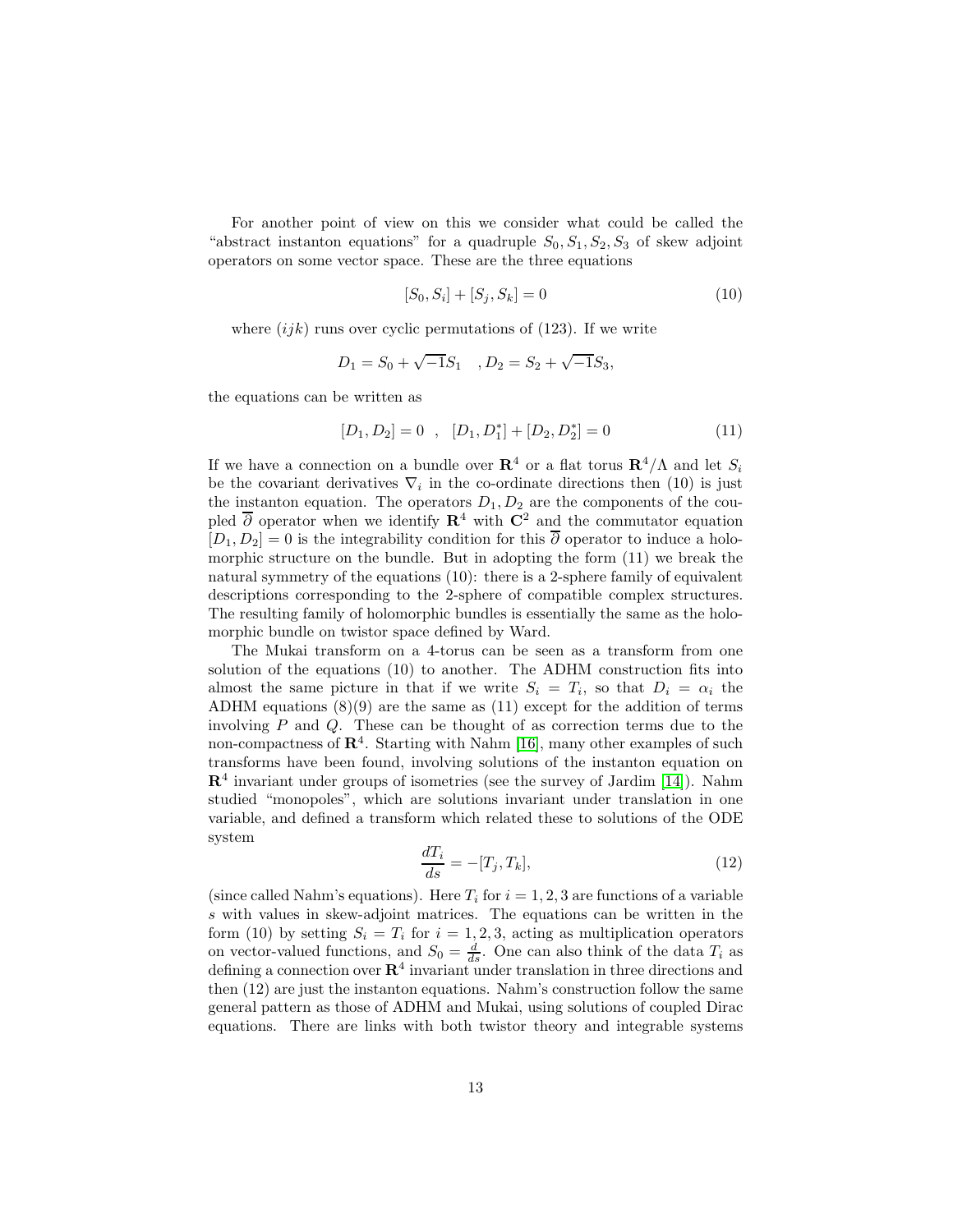which were developed by Hitchin [\[12\]](#page-13-6). The commutator equation  $[D_1, D_2] = 0$ is

$$
\frac{d}{ds}(T_2 + \sqrt{-1}T_3) = -\sqrt{-1}[T_1, T_2 + \sqrt{-1}T_3],
$$

which implies that the spectrum of  $T_2 + \sqrt{-1}T_3$  is independent of s. We have a 2-sphere family of similar equations and the resulting family of spectra forms a "spectral curve": a Riemann surface  $\Sigma$  with a branched covering over  $S^2$ . For each s the eigenspaces define a line bundle over  $\Sigma$  and Hitchin showed that Nahm's equations correspond to linear motion on the Jacobian of  $\Sigma$ .

### <span id="page-13-2"></span>References

- [1] M. Atiyah Geometry of Yang-Mills fields Lezioni Fermiane Acad. Nazionale dei Lincei, Scuola Normale Sup. Pisa (1979)
- <span id="page-13-1"></span><span id="page-13-0"></span>[2] M. Atiyah Collected works. Vol. 5. Gauge theories Oxford Science Publications. Oxford UP 1988
- [3] M. Atiyah, V. Drinfeld, N. Hitchin and Y. Manin Construction of instantons Physics Letters A 65 (1978) 185-187.
- <span id="page-13-3"></span>[4] M. Atiyah, N. Hitchin and I. Singer Self-duality in four-dimensional Riemannian geometry Proc. Roy. Soc. Lond. A 362 425-61 (1978)
- <span id="page-13-5"></span>[5] W. Barth and K. Hulek Monads and moduli of vector bundles Manuscripta Math. 25 323-347 (1978)
- <span id="page-13-7"></span>[6] A. Belinson Coherent sheaves on  $\mathbf{P}^n$  and problems in linear algebra (Russian) Funktsional. Anal. i Prilozhen. 12 (1978) 68-69.
- <span id="page-13-10"></span><span id="page-13-9"></span>[7] N. Buchdahl *Instantons on*  $\mathbb{CP}^2$  J. Differential Geom. 24 (1986) 19-52
- [8] E. Corrigan and P. Goddard Corrigan, E.; Goddard, P.Construction of instanton and monopole solutions and reciprocity Ann. Physics 154 (1984) 253-279
- <span id="page-13-11"></span><span id="page-13-8"></span>[9] S. Donaldson and P. Kronheimer The geometry of four-manifolds Oxford UP 1990
- [10] P. Griffiths and J. Harris Principles of algebraic geometry Wiley 1978
- <span id="page-13-6"></span>[11] N. Hitchin Construction of monopoles Commun. Math. Physics 89 (1983) 145-190
- [12] N. Hitchin Michael Atiyah: Geometry and Physics To appear in Literature and history of Mathematical Science International Press
- <span id="page-13-4"></span>[13] G. Horrocks Vector bundles on the punctured spectrum of a local ring Proc. London Math. Soc. 14 689-713 (1964)